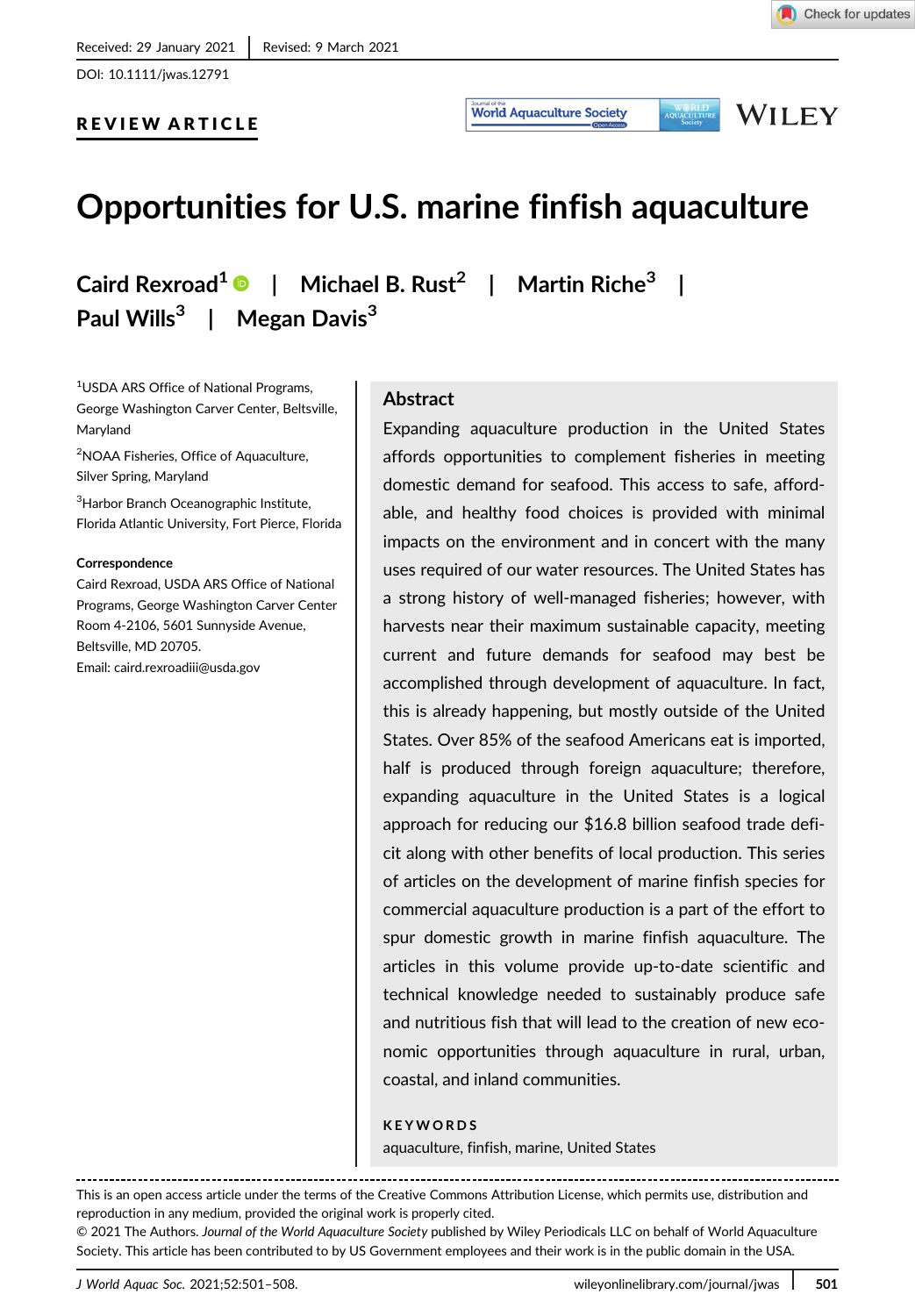Why should the U.S. increase domestic marine finfish production?. But why marine finfish? We think there are several key reasons. Briefly:

- Americans eat more finfish than any other seafood product.
- Finfish provide a unique combination of nutritional benefits.
- Finfish aquaculture is a key part of a climate resilient food production system.
- Growth of marine finfish connects the coast to the heartland.

### 1 | AMERICANS EAT MORE FINFISH THAN ANY OTHER SEAFOOD PRODUCT

Shrimp is great, but Americans also like to eat fish. Based on data from the National Oceanographic and Atmospheric Administration's (NOAA's) annual report on seafood consumption $<sup>1</sup>$  and analyzed by the National Fish-</sup> eries Institute<sup>2</sup> for 2018, seven of the top 10 species consumed in the United States, accounting for 64% by weight, are finfish (Table 1). The top 10 seafood items consumed capture the majority of the seafood in the U.S. diet. In 2018, these 10 seafood categories made up 86% (6.3 of the 7.3 kg, or 13.8 of the 16.1 lbs, consumed per capita) of all the seafood Americans consumed. Further, if we apply some estimates of the ratio of farmed versus wild production, farmed finfish supplied about 28% of Americans' top 10 seafood consumption in 2018.

| <b>Species</b> | <b>Estimated U.S.</b><br>consumption from<br>farmed sources in<br>2016-2017 (%) | Mean annual<br>per capita<br>consumption<br>$(kg - Ibs)$ | Aquaculture's<br>share (kg-lbs) | Contribution<br>over all (%) | Aquaculture<br>portion<br>contribution<br>$(\%)$ |
|----------------|---------------------------------------------------------------------------------|----------------------------------------------------------|---------------------------------|------------------------------|--------------------------------------------------|
| Shrimp         | 90                                                                              | $2.09 - 4.60$                                            | $1.88 - 4.14$                   | 33.4                         | 30.0                                             |
| Salmon         | 61                                                                              | $1.16 - 2.55$                                            | $0.71 - 1.56$                   | 18.5                         | 11.3                                             |
| Tuna           | $\Omega$                                                                        | $0.95 - 2.10$                                            | $0.00 - 0.00$                   | 15.2                         | 0.0                                              |
| Tilapia        | 100                                                                             | $0.50 - 1.11$                                            | $0.50 - 1.11$                   | 8.1                          | 8.1                                              |
| Pollock        | $\Omega$                                                                        | $0.35 - 0.77$                                            | $0.00 - 0.00$                   | 5.6                          | 0.0                                              |
| Pangasius      | 100                                                                             | $0.29 - 0.63$                                            | $0.29 - 0.63$                   | 4.6                          | 4.6                                              |
| Cod            | $\Omega$                                                                        | $0.28 - 0.62$                                            | $0.00 - 0.00$                   | 4.5                          | 0.0                                              |
| Crab           | $\mathbf 0$                                                                     | $0.24 - 0.52$                                            | $0.00 - 0.00$                   | 3.8                          | 0.0                                              |
| Catfish        | 95                                                                              | $0.25 - 0.56$                                            | $0.24 - 0.53$                   | 4.1                          | 3.9                                              |
| Clams          | 22                                                                              | $0.15 - 0.32$                                            | $0.03 - 0.07$                   | 2.3                          | 0.5                                              |
| Total top 10   |                                                                                 | $6.25 - 13.78$                                           | $3.65 - 8.04$                   | 100                          | 58                                               |
| All finfish    |                                                                                 | $3.78 - 8.34$                                            | $1.74 - 3.83$                   | 61                           | 28                                               |

TABLE 1 Top 10 seafood categories consumed by Americans in 2018 estimates of the contribution of aquaculture

Note: Data are from Fisheries of the United States, 2018 [\(https://www.fisheries.noaa.gov/feature-story/fisheries-united](https://www.fisheries.noaa.gov/feature-story/fisheries-united-states-2018)[states-2018\)](https://www.fisheries.noaa.gov/feature-story/fisheries-united-states-2018); estimates on aquaculture's share of production are from NOAA data averaged over 2016 and 2017, and various trade publications, tempered with the professional judgment of the authors.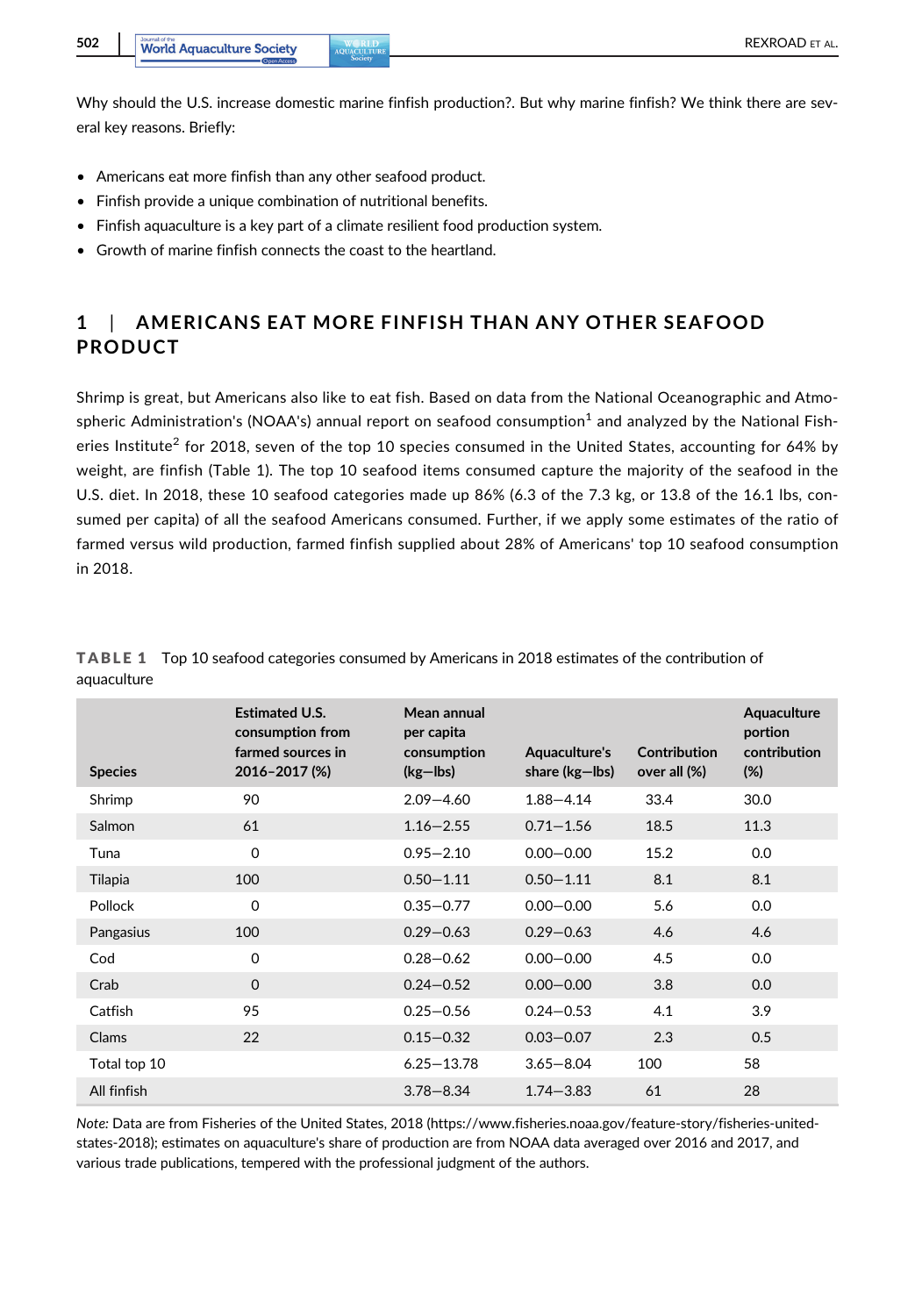consumed in 2018 by Americans

| <b>Species</b>  | <b>Estimated U.S.</b><br>consumption from<br>farmed sources in 2016-<br>2017 (%) | Mean estimated<br>contribution of EPA<br>$+$ DHA (g/year) | Aquaculture<br>provided EPA<br>$+$ DHA (g/year) | Contribution<br>over all (%) | Aquaculture<br>portion<br>contribution<br>$(\%)$ |
|-----------------|----------------------------------------------------------------------------------|-----------------------------------------------------------|-------------------------------------------------|------------------------------|--------------------------------------------------|
| Shrimp          | 90                                                                               | 6.57                                                      | 5.92                                            | 23.1                         | 20.8                                             |
| Salmon          | 61                                                                               | 14.18                                                     | 8.65                                            | 49.8                         | 30.4                                             |
| Tuna            | $\Omega$                                                                         | 2.72                                                      | 0.00                                            | 9.6                          | 0.0                                              |
| Tilapia         | 100                                                                              | 0.46                                                      | 0.46                                            | 1.6                          | 1.6                                              |
| Pollock         | $\Omega$                                                                         | 1.63                                                      | 0.00                                            | 5.7                          | 0.0                                              |
| Pangasius       | 100                                                                              | 0.51                                                      | 0.51                                            | 1.8                          | 1.8                                              |
| Cod             | $\mathbf 0$                                                                      | 0.40                                                      | 0.00                                            | 1.4                          | 0.0                                              |
| Crab            | $\Omega$                                                                         | 1.13                                                      | 0.00                                            | 4.0                          | 0.0                                              |
| Catfish         | 95                                                                               | 0.45                                                      | 0.43                                            | 1.6                          | 1.5                                              |
| Clams           | 22                                                                               | 0.41                                                      | 0.09                                            | 1.4                          | 0.3                                              |
| Total top<br>10 |                                                                                  | 28.47                                                     | 16.05                                           | 100                          | 56                                               |
| All finfish     |                                                                                  | 20.36                                                     | 10.04                                           | 72                           | 35                                               |
|                 |                                                                                  |                                                           |                                                 |                              |                                                  |

Note: Data on fatty acid composition for each seafood category are from Mozaffarian, D., and Rimm, E. (2006). Fish intake, contaminants, and human health: Evaluating the risks and benefits. Journal of the American Medical Association, 296(15),

1885–1899 and the USDA National Nutrient Database for Standard Reference 28 Software v.3.8.5.12017-06-28.

#### 2 | AMERICANS ARE NOURISHED BY FINFISH

The 2015–2020 Dietary Guidelines<sup>3</sup> suggested Americans should increase their seafood intake to 113 g (4 oz) per week (5.9 kg/year) to 227 g (8 oz) or more per week (>11.8 kg/year), and 227 to 340 g/week (11.8– 17.7 kg/year) is recommended for pregnant or breastfeeding women. This guidance is reinforced in the 2020– 2025 Dietary Guidelines<sup>4</sup> but adds new recommendations for children. While it is clear that the unique healthpromoting properties of seafood are complex, many information points to the importance of healthy long-chain omega-3 fatty acids (ecosapentaenoic acid and docosahexaenoic acid, EPA+DHA) that are found only in seafood. Table 2 builds on the data from Table 1 and adds information on the content of EPA+DHA in the top 10 seafood items to calculate an annual per capita dose of these healthy fats by source. We estimate that in 2018, finfish accounted for 72% of the EPA+DHA that Americans consumed from the top 10 list. Aquaculture produced finfish accounted for about half of this and there is much scope to increase this contribution. Recommendations for EPA+DHA consumption range from 250 to 500 mg/day (91-182 g year<sup>-1</sup> person<sup>-1</sup>) for healthy adults up to 1,000 mg/day (365 g year $^{-1}$  person $^{-1})$  for those with heart conditions. The top 10 seafood items contributed only about 78 mg day $^{-1}$  person $^{-1}$  (28.47 g year $^{-1}$  person $^{-1})$  in 2018. Increasing finfish aquaculture generally, and using marine and freshwater finfish aquaculture as a natural way to produce a functional food high in omega-3 fatty acids, is likely our best hope to get to the EPA+DHA levels needed for the nation's health. In fulfilling this recommendation in the context of a rapidly growing global population,<sup>5</sup> it is imperative that the United States expands domestic aquaculture production to do our part to establish global nutritional security.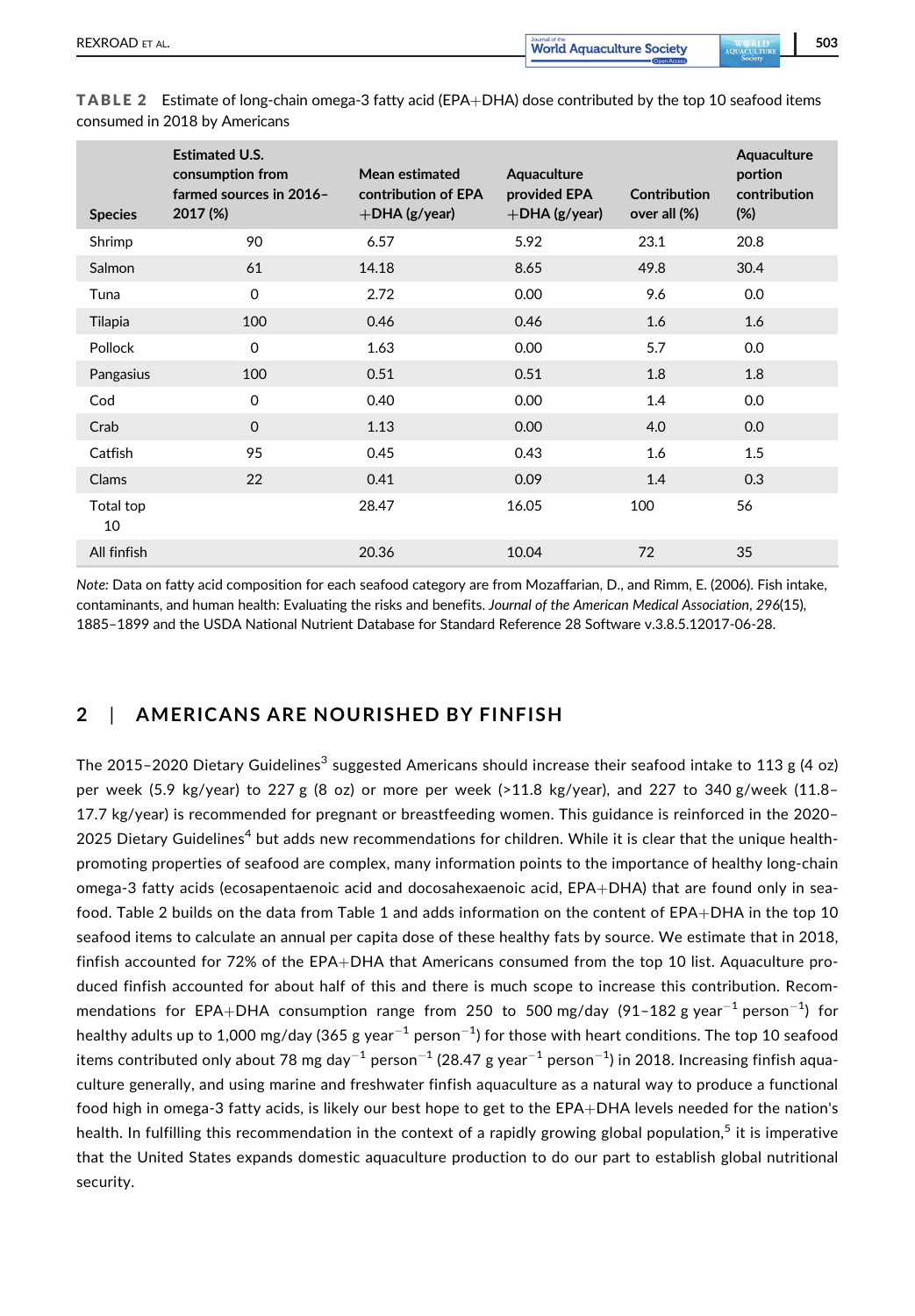## 3 | FINFISH AQUACULTURE IS A KEY PART OF A CLIMATE RESILIENT FOOD PRODUCTION SYSTEM

A recent high-level panel<sup>6</sup> was commissioned to look at the role of the ocean in adding resiliency to food security under conditions of climate change. The overall conclusions were that the oceans were more than just a victim of climate change, rather in many ways they could provide solutions. One white paper produced by this group that focused on food security provided this headline conclusion:

"Under optimistic projections regarding alternative mariculture feed innovations and uptake, the ocean could supply over six times more food than it does today (364 million metric tons of animal protein). This represents more than twothirds of the edible meat that the FAO estimates will be needed to feed the future global population."

The authors also concluded:

"Significantly expanding fed mariculture (i.e., mariculture of species that rely on feed inputs for nutrition, such as finfish and crustaceans) in a sustainable way is possible but will require major innovations in feed so production is not limited by capture fisheries."

Looking at this report, it is clear that they make a good case that finfish aquaculture will play a major role in the sustainable production of food from animals of all types. In one scenario examined in this report (fig. 4, scenario 4), the potential for finfish aquaculture is projected to be much greater than the headline finding reported above, with potential to far exceed FAO's projected world needs for all sources of animal protein well into the future, if feed is no longer constrained by fishmeal and fish oil. We argue that this is already the case. A decade ago, NOAA and U.S. Department of Agriculture (USDA) asked the question if fishmeal and oil was going to constrain future growth in fed aquaculture<sup>7</sup> and we issued our findings in a report called the *Future of Aquafeeds*.<sup>8</sup> The relevant main finding from that report is:

"Fish meal and fish oil are not nutritionally required for farmed fish to grow."

The bottom line from that joint initiative is that we are not constrained by inputs from the wild capture fishery. Fishmeal and oil from wild sources are increasingly being decoupled from finfish aquaculture not only technically but also economically. A decade after the Future of Aquafeeds, we are now seeing this happening with the private sector exploding in both the adaption of traditional non-marine-based feedstuffs and the development of new feedstuffs targeted specifically for aquaculture.

The NOAA/USDA Alternative Feeds Initiative also found:

"Farming of fish is a very efficient way to produce animal protein and other human nutritional needs. Farmed fish use their feed very efficiently. For example, farmed Atlantic salmon can convert approximately one kilogram of feed (dry) into one kilogram of flesh (wet). In contrast, the feed conversion of poultry is 3-5:1, and pork is 8:1. Fish need fewer calories because they are cold-blooded and they do not need to support their weight."

# 4 | GROWTH OF MARINE FINFISH CONNECTS THE COAST TO THE HEARTLAND

That same NOAA/USDA Alternative Feeds Initiative report found:

"Plants produce the vast majority of protein and edible oils in the world, accounting for 94 percent of total protein production and 86 percent of total edible oil production. Plants also make up a substantial proportion of diets for carnivorous fish (e.g., 50-60 percent of a typical salmon diet), and that proportion is increasing. It is likely that plants will deliver the bulk of amino acids and fats to diets for farmed fish in the future due to abundance, the potential for increased production, and low cost. Research to increase the use of sustainable plant products in feeds for aquatic organisms will help to increase the importance of agriculture to aquaculture and vice versa. This area of research would be as important to farmers as to aquaculturists and may represent a significant opportunity for American farmers."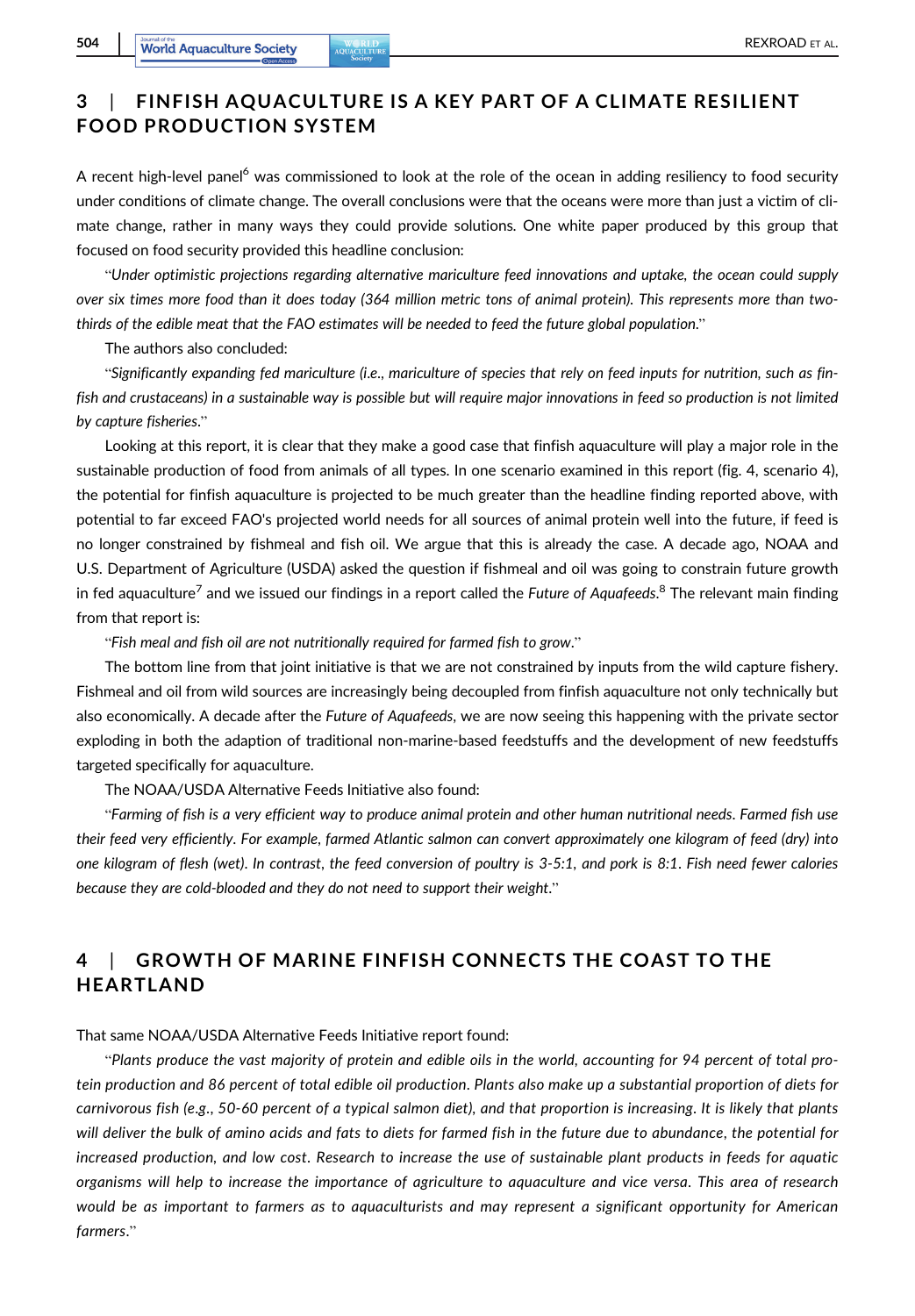This projection from a decade ago turned out to be true and the growth of marine aquaculture is increasingly tied to agriculture. No other segments of aquaculture have as strong ties to terrestrial agriculture as feeds for the aquaculture production of seafood. However, this exchange goes both ways. The economic importance of feed from the heartland for the fish farming industry is obvious; however, the products of fish farmers can also benefit our nation's terrestrial farmers. This is because inland communities consume less seafood and benefit less from the health-giving aspects gained by seafood consumption than coastal communities. Increasing the tie between inland and coast through the finfish aquaculture industry benefits both communities.

### 5 | BRINGING IT ALL TOGETHER

In 2017, the status of many marine finfish species was described in the U.S. Country Report<sup>9</sup> for the FAO's State of the World's Aquatic Genetic Resources for Food and Agriculture.<sup>10</sup> In March 2017, Florida Atlantic University Harbor Branch Oceanographic Institute, USDA ARS, and NOAA hosted a Marine Fish Aquaculture Scoping Workshop<sup>11</sup> in Ft. Pierce, Florida. The objectives were: (a) identify critical needs for research and knowledge gaps in current technologies for the production of marine food fish and (b) develop short-term and long-term goals for meeting the needs of the U.S. aquaculture industry. This workshop included 26 experts from academia, government, and industry and led to a national survey pulling together information from 76 respondents to assess 18 marine finfish species identified by workshop participants [\(https://www.fau.edu/hboi/aquaculture/status-of-marine-finfish.php](https://www.fau.edu/hboi/aquaculture/status-of-marine-finfish.php)). Survey results were used to develop a special session at Aquaculture America 2019 entitled, "Status of Marine Finfish Species for US Aquaculture<sup>12</sup>." In this session, experts described the status of readiness for each of the 18 species and identified research priorities for removing barriers to commercialization. A follow-up session at Aquaculture America 2020 entitled "Status of US Marine finfish: Capacity, Resources and Partnership Opportunities to Advance US Aquaculture<sup>13</sup>" provided an overview of U.S. infrastructure, research expertise and extension capacity for supporting marine finfish aquaculture development. The series of articles in this Journal of the World Aquaculture Society volume resulted from these earlier meetings and summarizes the readiness of each of these species for commercialization in terms of closing the lifecycle, meeting nutrient requirements at all stages of the lifecycle, managing fish health and well-being, and establishing breeding programs to provide domesticated stocks that thrive in net pen or recirculating aquaculture production systems. We need to support efforts to prepare many of these species among others for aquaculture production and to continue to support the development of marine finfish aquaculture through federal research, education, and extension programs.

Our efforts to support the expansion of marine finfish aquaculture focus on developing culture methods; however, it is important to note that the growth of this industry is primarily limited by regulatory and policy constraints and negative consumer perceptions of aquaculture. Specifically, Knapp and Rubino<sup>14</sup> identified the following top challenges for marine finfish aquaculture.

- Marine aquaculture is relatively small, diverse, and (with a few exceptions) unproven.
- Marine waters are public resources.
- Some Americans fear potential negative effects of marine aquaculture without offsetting benefits.
- Aquaculture faces significant social opposition.
- The governance system for leasing and regulation hinders the development of U.S. marine aquaculture.

Furthermore, Lester et al. 2018<sup>15</sup> also identified the following limitations to expanding U.S. marine finfish aquaculture.

• Barriers to entry include regulatory and permitting systems that are highly fragmented across multiple state and federal agencies;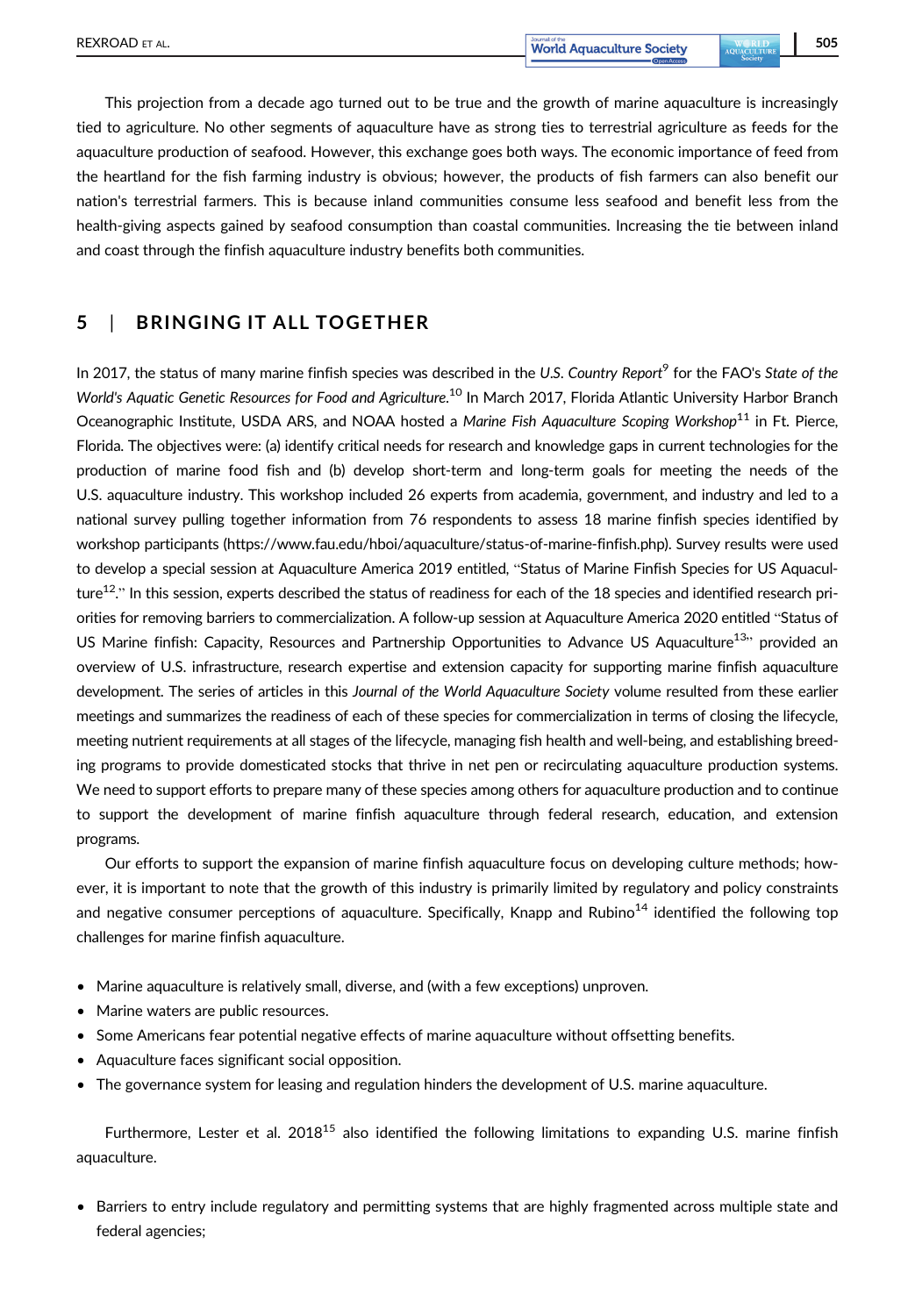- Our framework for offshore permitting is not clear, is lengthy in time and expensive with uncertain outcomes;
- There is an unmet need for spatial planning that identifies off-shore areas for aquaculture development that are productive and profitable while minimizing environmental, social and economic impacts; and
- Consumers and political leaders have not yet viewed aquaculture as a responsible and sustainable solution for meeting global demands for animal protein.

Although this series of articles focuses on culture methods, there are ongoing efforts within the federal government to address all the limitations to expanding domestic production of marine finfish. Federal aquaculture activities are coordinated under the National Science and Technology Policy Council's Subcommittee on Aquaculture (SCA), who supports science-based expansion of domestic aquaculture and is considering updating the 1983 National Aquaculture Development Plan.<sup>16</sup> If the plan is updated, it will include strategic plans for research, regulatory efficiency, and economic development. Aquaculture science is critically important for informing the development of policies that:

- sustain aquaculture production while maintaining healthy and productive freshwater, coastal, and marine ecosystems;
- protect special aquatic areas;
- rebuild overfished wild stocks:
- restore populations of endangered species;
- restore and conserve freshwater, coastal, and marine habitat;
- balance competing uses of aquatic environments;
- create employment and business opportunities in inland and coastal communities; and
- enable the production of safe and sustainable seafood.

These efforts to strategically expand marine finfish aquaculture have long been supported by teams of government agencies, universities, and entrepreneurs aiming to advance aquaculture, and the series of meetings that resulted in this volume reflect that continued commitment.

Aquaculture aligns well with the USDA Agriculture Innovation Agenda<sup>17</sup> goals for creating a comprehensive U.S. Agriculture innovation strategy to align public and private research efforts, integrate the latest innovative conservation technologies and practices, and improve USDA data collection and reporting. More specifically, aquaculture is relevant to all five themes of the USDA Science Blueprint<sup>18</sup> including: (a) Sustainable Agriculture Intensification, (b) Agricultural Climate Adaptation, (c) Food and Nutrition Translation, (d) Value Added Innovations, and (e) Agricultural Science Policy Leadership. USDA programs that can support the development and expansion of a responsible marine finfish aquaculture industry are:

- Intramural research supported through Component 5 of the Agricultural Research Services National Action Plan for Aquaculture: Developing Marine Finfish Seedstocks.19
- Extramural research, education, and extension supported by the National Institute of Food and Agriculture<sup>20</sup> including capacity building formula funds, competitive programs with broad eligibility such as the Agriculture and Food Research Initiative and Small Business Innovation Research, and aquaculture specific programs such as the Aquaculture Research specialty program and the Regional Aquaculture Centers.
- The National Agricultural Statistics Service produces the Census of Aquaculture<sup>21</sup> every 5 years, which expands on the data collected about aquaculture collected from the Census of Agriculture<sup>22</sup> and provides a comprehensive picture of the aquaculture sector at the state and national levels.

Supporting the responsible development and expansion of responsible marine finfish aquaculture is also a stated priority for the Department of Commerce supported by the following programs: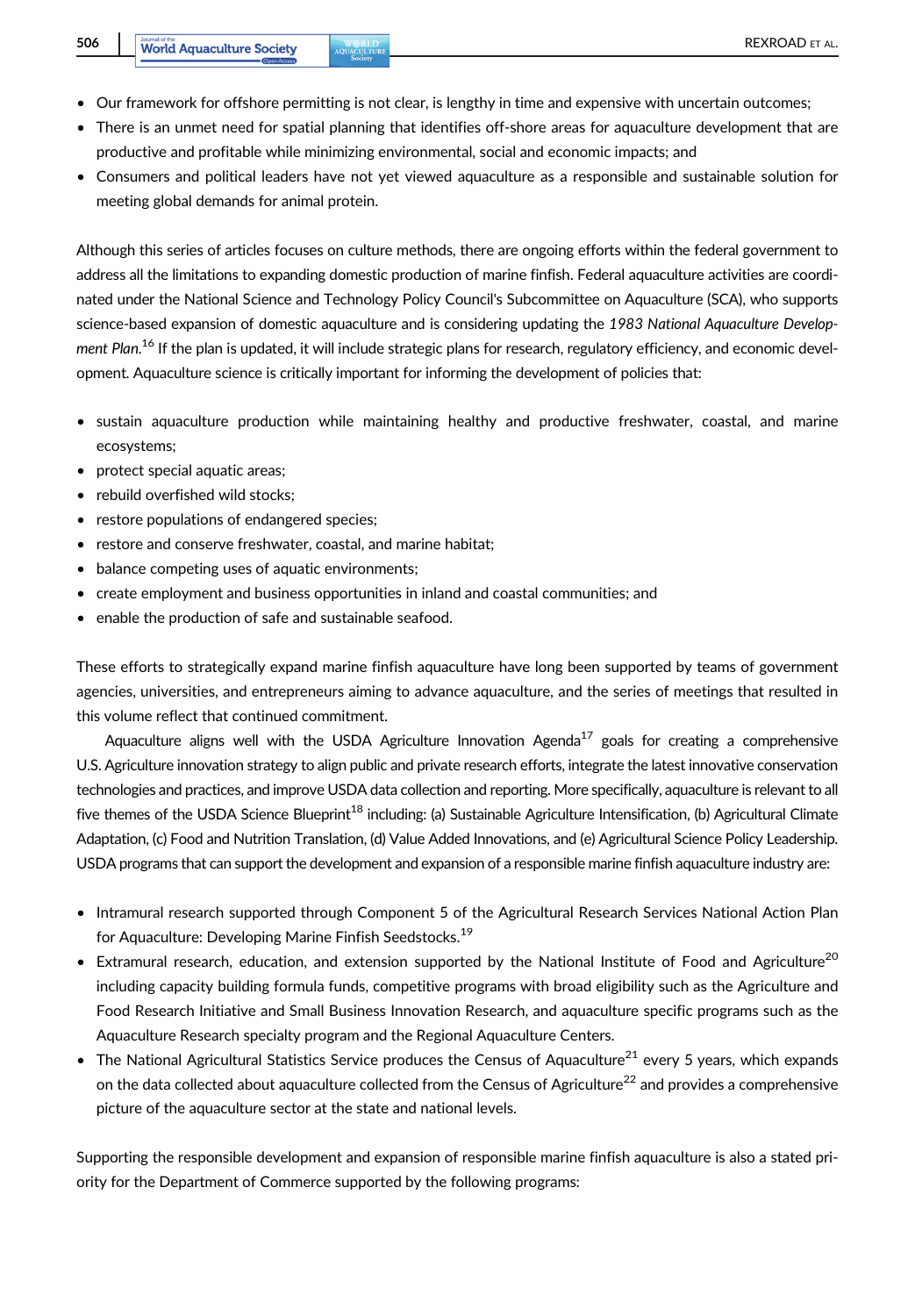- The NOAA's National Marine Fisheries Service (NMFS) intramural regional Fisheries Science Centers focus on enduring industry and regulatory science needs. NMFS also provides extramural funding<sup>23</sup> to support industry development through the Saltonstall-Kennedy Grant Program, Small Business Innovative Research, and other grant programs.
- NOAA Sea Grant provides grants and extension services that support the development of sustainable marine and Great Lakes aquaculture to help coastal communities maintain a safe and sustainable local seafood supply.
- NOAA National Ocean Service National Centers for Coastal Ocean Service programs specialize in understanding the environmental interactions of aquaculture with marine and human ecosystems. Interdisciplinary scientists focus on coastal planning to address conflicts among ocean uses, to inform and support public outreach and education efforts, and to increase awareness of the environmental, economic, and social opportunities aquaculture that can provide coastal communities.

Although the federal sector supports a fairly comprehensive aquaculture research portfolio, several critical gaps remain. The 2021 National Strategic Plan for Aquaculture Research (in preparation) will highlight current interagency investments in aquaculture research, especially highlighting investments in genetics, nutrition, health, production systems, food safety, and product quality. However, the plan will also provide an opportunity to identify important areas that are not adequately addressed. This would include:

- Economic and marketing research on the competitiveness of U.S. aquaculture products, and their economic and social values in comparison to imported products
- Long-term, commercial scale demonstration projects for offshore aquaculture that evaluate commercial feasibility, environmental impacts, and new technologies.
- Long-term, commercial scale demonstration projects for land-based, closed-containment systems that evaluate commercial feasibility, environmental impacts, and new technologies.
- Supporting a robust Extension workforce, who is able to facilitate technology transfer and inform research needs and priorities.

USDA and NOAA aquaculture programs work together and separately to emphasize the importance of establishing partnerships as being critical to the success of expanding domestic aquaculture, whether inter-federal agency, partnerships with academic institutions, non-profit organizations, state, tribal or local governments, or public-private partnerships that demonstrate the possibilities for aquaculture and transfer emerging technologies to the industry. The partnership that will be the most critical for expanding domestic marine aquaculture is the broad relationship between federal agencies and their stakeholders. Stakeholders, including farmers, industries that support farming (feed suppliers, fish health services, manufacturers of aquatic systems and technologies) and the allied organizations that represent them and the federal sector must engage to: (a) support science-based policy making, participate in formal rule making and legislative processes affecting aquaculture research and policy and (b) help direct the federal research portfolio through communication on research needs and priorities, participating in programmatic reviews, and collaborating to establish effective technology transfer. This Journal of World Aquaculture volume is an outcome of such a partnership. It would not have been possible without the contribution of many from the federal government, academia, and the private sector.

As is evident from this journal issue, the U.S. capacity for innovation and technology development will enable the use of science-based approaches to expand responsible use of the nation's natural resources for food production and develop a globally competitive, science- and technology-driven sector that meets increasing demands for aquatic products that are affordable and meet high standards for safety, quality, nutrition, and environmental stewardship while providing new opportunities for profitability and economic growth.

Disclamers: The scientific results and conclusions, as well as any views or opinions expressed herein, are those of the author(s) and do not necessarily reflect the views of NOAA or the Department of Commerce.